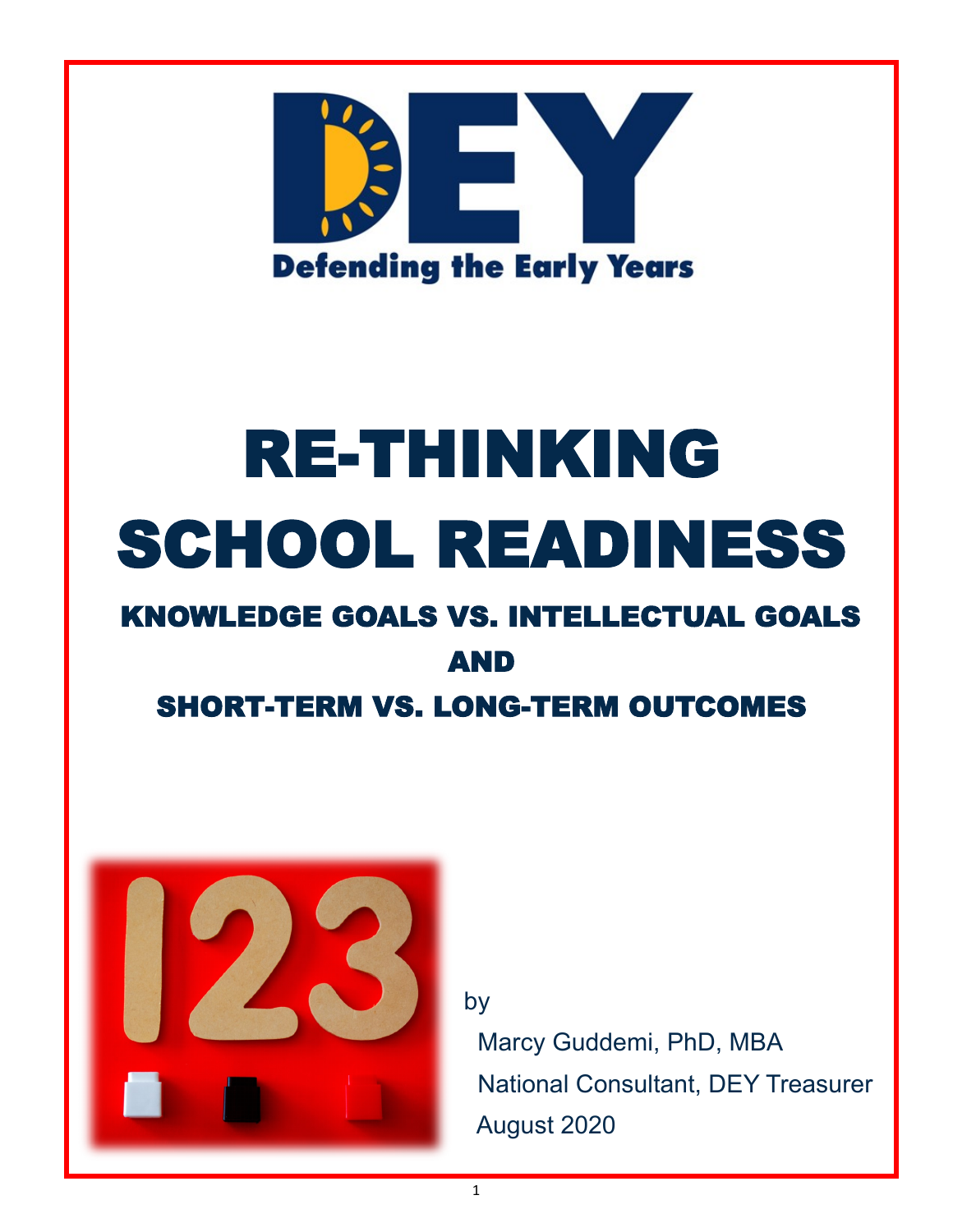ennis the Menace is coloring pictures with Joey, spread out on the floor, and says, "When it comes to numbers, Joey…there's always one more. (Ketcham, 2019)."

This is one of the basic principles of numeracy. There is always one more. It is one of the first things children learn on their path to understanding and using numbers. Dennis figured this principle out himself; and thus, that is meaningful knowledge/information that he can build upon.

Unfortunately, today's typical pre-pandemic preschool/kindergarten curriculum often consisted of memorizing meaningless bits of information and then regurgitating that information on a test—e.g., counting, matching names to numerals, and simple arithmetic facts. The so-called "online PreK's," utilized at home during the pandemic, also focus on the same rote learning. Memorizing meaningless information, at this point in the child's development, is useless—except for passing the test. Piaget call these "verbalisms," not knowledge. Parents need not fear that children will be "behind" when traditional school returns. The child will quickly and easily pick-up the facts later when school reopen and when the facts make sense to the child.

The dilemma for educators is that the current teach-to-the-test curriculum is based on reaching short-term goals in order to improve test scores rather than on developing longterm intellectual goals. Teaching "verbalisms" does not help children construct meaningful knowledge. Short-term memorization of items, however, can be easily tested. Developing long term intellectual goals, such as reasoning, hypothesizing, predicting, analyzing, questioning, etc., have been neglected because they are too difficult to evaluate whether the children have mastered them. However, long-term goals have a much higher dividend.

According to Piaget, there are three types of knowledge—physical knowledge (physical properties that can be observed through the five senses), social-conventional knowledge (social standards such as manners, rules, etc.), and logico-mathematical knowledge (mental relationships). Physical knowledge is easy to learn: cats are soft, tables are hard, flowers smell, etc. A child simply needs lots of experiences with things and others to acquire this knowledge. Social-conventional knowledge is learned as the child interacts with others; e.g., language and communication, manners, and what behavior is appropriate in circle time vs. on the playground. Logico-mathematical knowledge is the most difficult to learn. It requires the child to figure out, or construct, relationships—like Dennis discovering there is always one more. Logico-mathematical knowledge can only be truly learned when children construct knowledge for themselves; and, when the child is developmentally ready.

Knowledge goals are different than intellectual goals. Intellectual goals include reasoning, hypothesizing, predicting, analyzing, questioning, etc., and, also, include a range of aesthetics and moral sensibilities (Blair, 2002; Katz, 2005). Intellectual skills are processes that the child uses to make sense of new information and construct knowledge.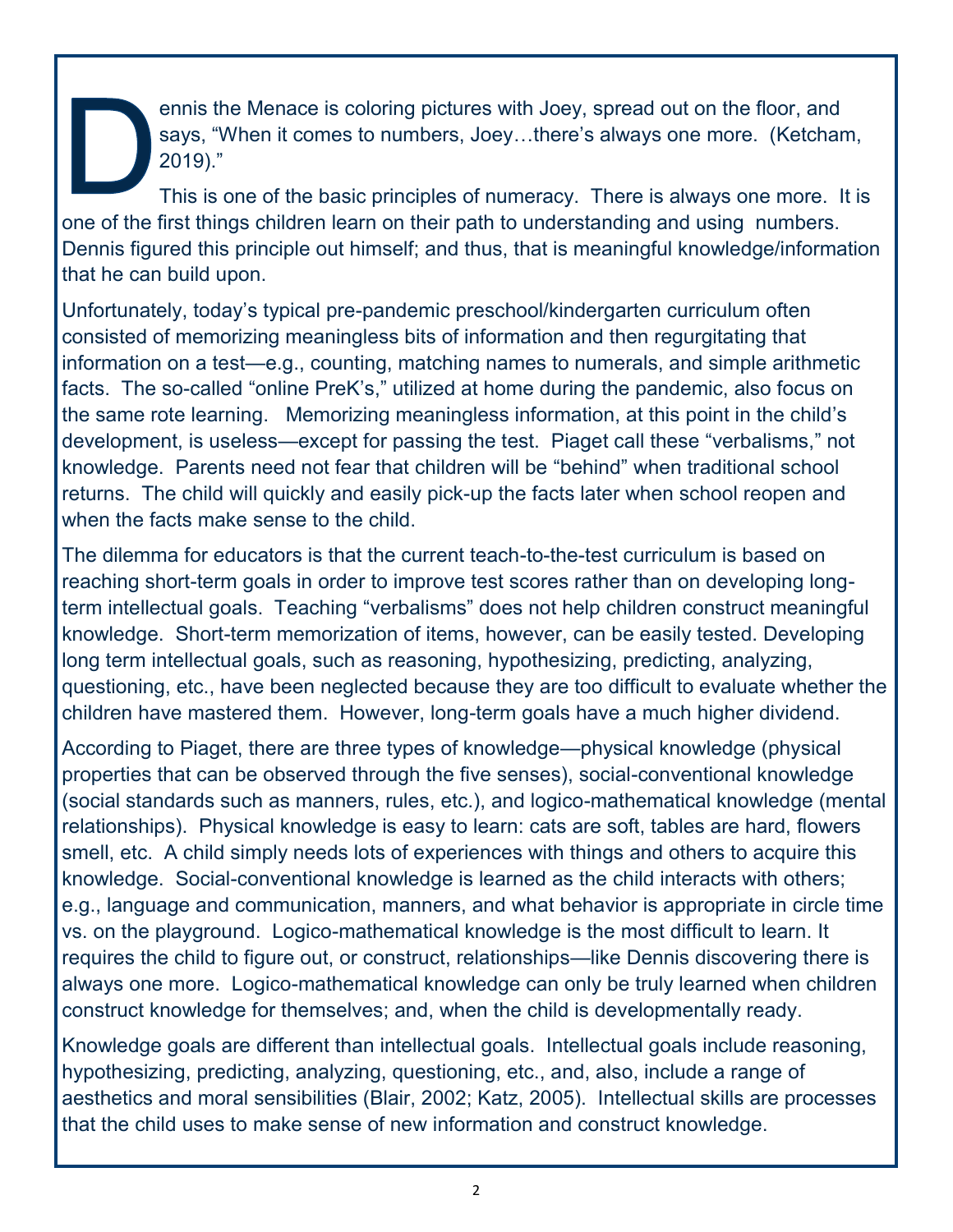Today's schools provided little time for developing long-term intellectual skills, and, too much time drilling "verbalisms" without meaning.

The Covid-19 pandemic is providing an unexpected pause in education. This pause affords educators the perfect opportunity to create a new meaningful curriculum, a new paradigm, for preschoolers and kindergarteners. This new curriculum should be based on what we know about child development and what we know about how children construct knowledge. It should primarily focus on developing long-term intellectual skills, rather than memorizing meaningless facts of information. The new curriculum should focus on instructional strategy, the role of the teacher, and the environment. A quality curriculum marries appropriate content and appropriate instructional strategy. Appropriate instructional strategies strengthen intellectual skills and lead to understanding the content and achieving meaningful knowledge goals.

Appropriate instructional strategies include hands-on manipulating and investigating or playing with concrete items, so that children have opportunities to construct their own knowledge (Guddemi, 1988). Appropriate instructional strategies also encourage the child to use intellectual skills like reasoning, predicting, analyzing, questioning, etc., to figure things out. For example, when children are building with blocks, they are predicting what size block will build the walls of the castle. They discover that two little blocks (one unit) equals one longer block (two units), they analyze the stability of a large foundation vs. a small foundation, and they question the effects of the slope angle of a board on the speed a toy car going down the ramp.

The new curriculum should also help develop social and emotional skills, help children learn how to interact with others, and help children learn how to appreciate the world around them. This is what children need to learn. The outcomes of this new curriculum will bring *true school readiness*, as well as, long term academic, social, emotional, and health benefits (Heckman, 2012). By focusing on intellectual goals, not academic or knowledge goals, children will also develop self-regulation, initiative, and "sustained synchronous interaction" with others, thus becoming an active learner, rather than a passive learner simply memorizing factoids (Blair, 2002).

All children deserve this new curriculum focused on experiences and developing long-term Intellectual skills. Now is the time to abandon meaningless memorizing, and inappropriate testing, of short term "verbalizations." Now is the time for early childhood educators and legislators to plan for and provide a new curriculum based on the research of how children learn. For children to be truly "ready" for first grade and beyond, they need a curriculum focused on developing long-term intellectual skill and facilitating children constructing their own understanding.